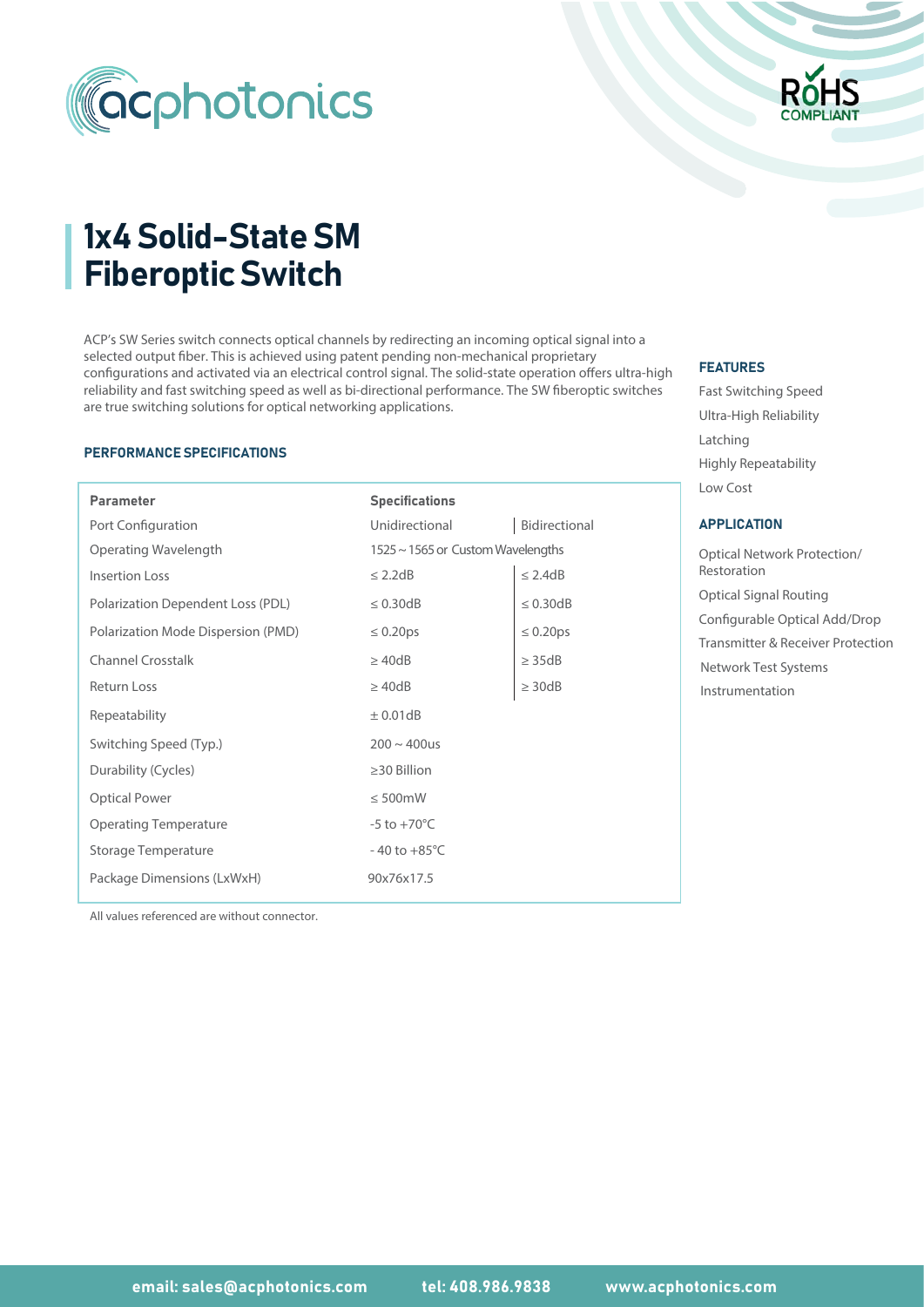



1x4 Solid-State SM **Fiberoptic Switch** 

## MECHANICAL DIMENSIONS



#### **ELECTRICAL CONNECTOR SPECIFICATIONS**

Vendor: Molex (P/N: 0022057068) Housing: Natural nylon, UL 94V-O Plating: Tin Contact: Brass, 0.64mm (.025") square



## PORT CONFIGURATIONS